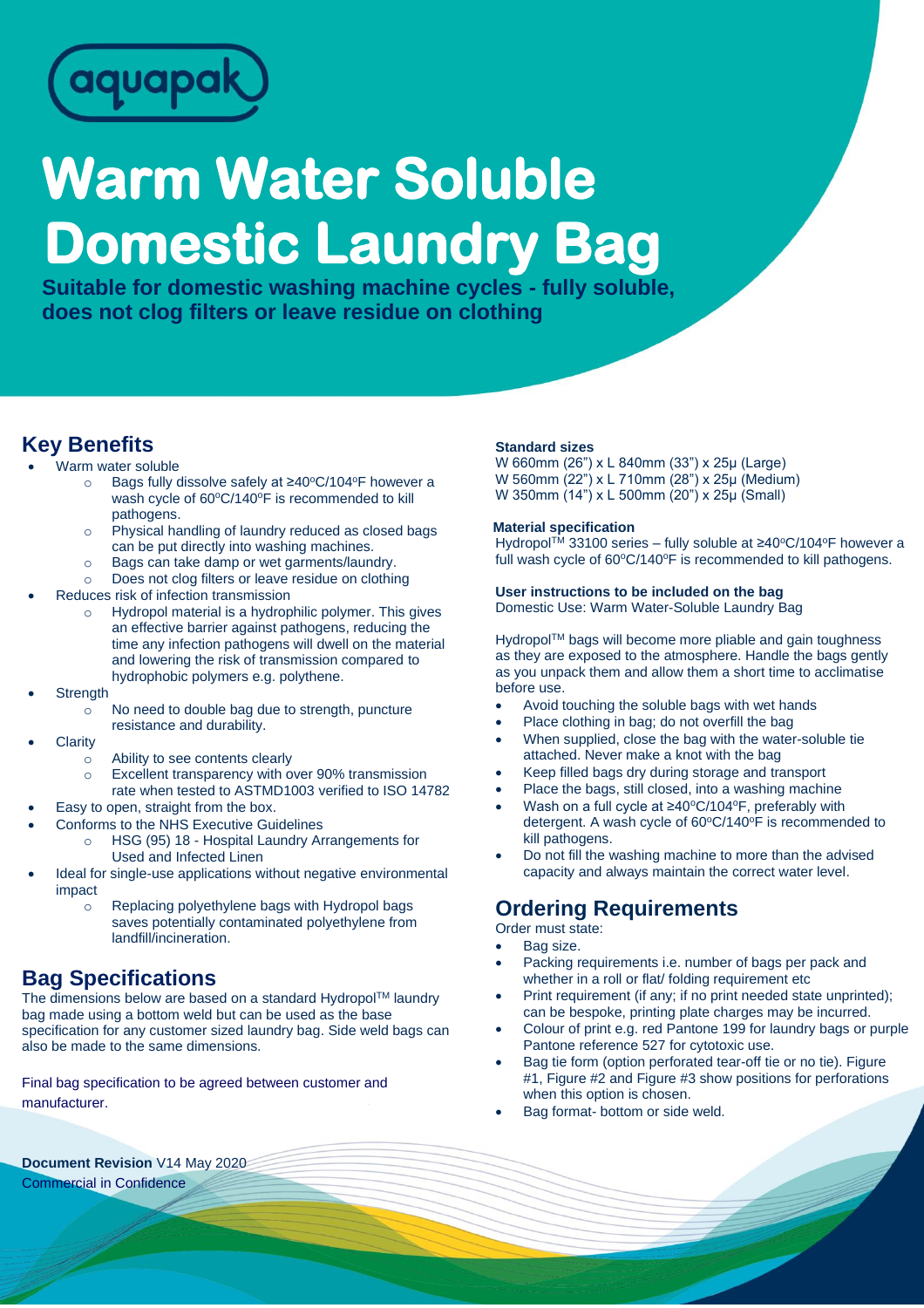

# **Print Requirements**

(Where print is specified) See Figures #1, #2 & #3 below for suggested artwork

#### **Considerations for bespoke print**

- Ink type- water-based or solvent based
- Ink density/opacity of print
- Percentage ink coverage (suggest <10%).

## **Bag Quality Requirements**

|                                  | <b>Standard</b>                                                                     | <b>UOM</b>                     | <b>Notes</b>                                                            |
|----------------------------------|-------------------------------------------------------------------------------------|--------------------------------|-------------------------------------------------------------------------|
| Clarity - light<br>transmittance | >90%                                                                                | %                              | <b>ASTM D 1003</b>                                                      |
| Width                            | Tolerance +/- 5%                                                                    | mm/in                          |                                                                         |
| Gauge                            | Average<br>Tolerance +/-<br>10%<br><b>Spot Tolerance</b><br>$+/- 20%$               | μm                             |                                                                         |
| Bag Length                       | Tolerance +/- 5%                                                                    | mm/in                          | Measurement<br>from top of bag<br>to base seal (not<br>including skirt) |
| Quality<br><b>Standards</b>      | To be agreed between customer and<br>manufacturer                                   |                                |                                                                         |
| <b>Solubility</b>                | APL SOP test 4<br>film solubility test                                              | Pass                           | Must dissolve<br>fully leaving no<br>residue to clog<br>filters etc     |
| Ease of<br>Opening               | APL SOP 17                                                                          | Pass                           | Easy opening                                                            |
| <b>Bottom</b> seal               | Bottom must be<br>completely sealed                                                 | <b>APL</b><br><b>SOP</b><br>18 |                                                                         |
| Tie strip<br>(if required)       | Tie must be easily<br>removed<br>manually without<br>damaging either<br>tie or bag. | <b>Visual</b>                  | Perforated tear-<br>off tie<br>recommended                              |

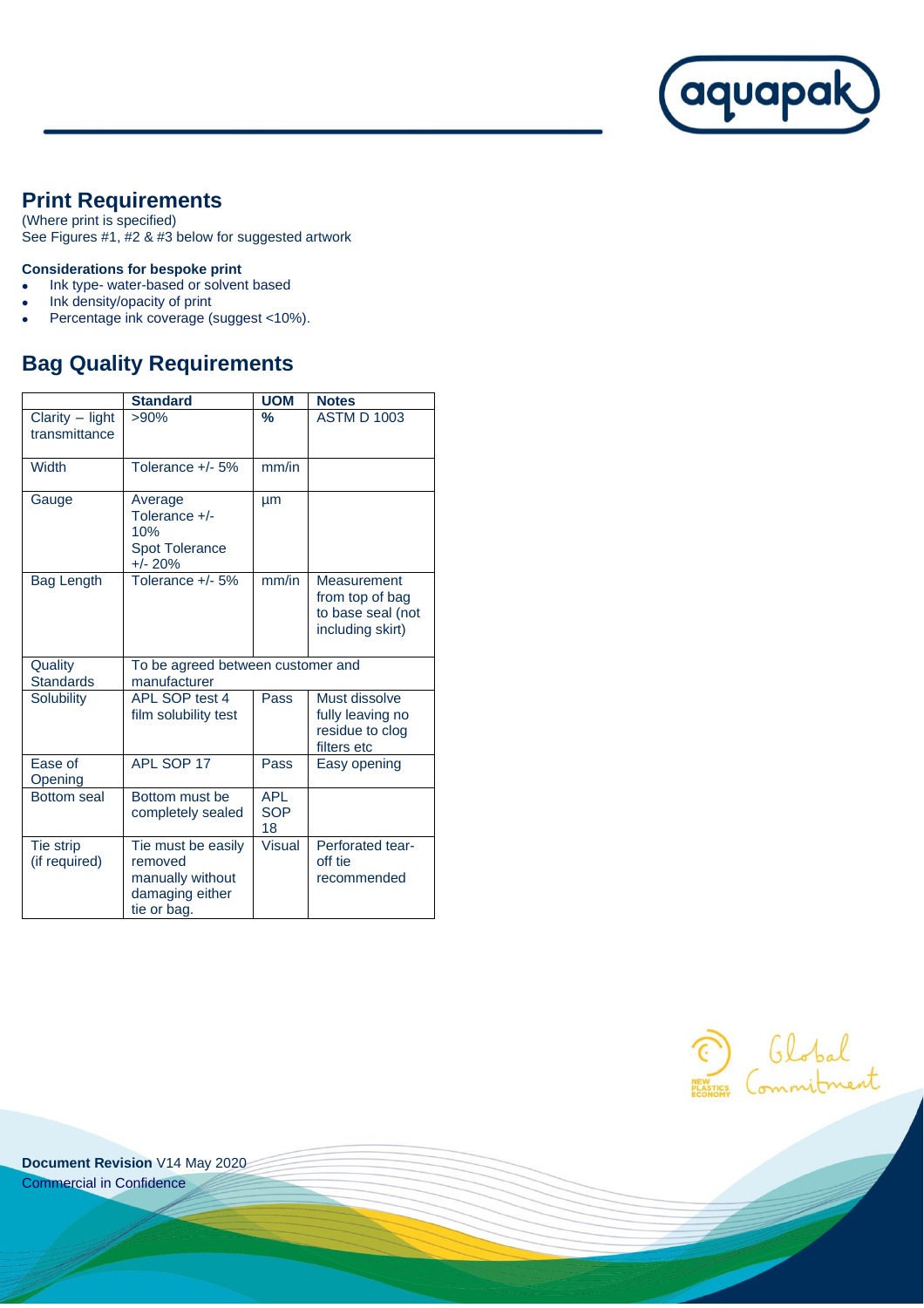

## **Packaging Requirements**

- Not suitable for vacuum packing
- New, undamaged carton
- Carton to be lined with a standard PE outer and taped/tied with air-tight sealing, PE outer can be recycled
- Label to identify size (Large, Medium, Small), thickness (µm) and material (Hydropol 33100 series) plus instructions by customer.

# **Supplementary Information attached**

Example artwork:

- Figure #1 Example artwork large bag
- Figure #2 Example artwork medium bag
- Figure #3 Example artwork small bag.

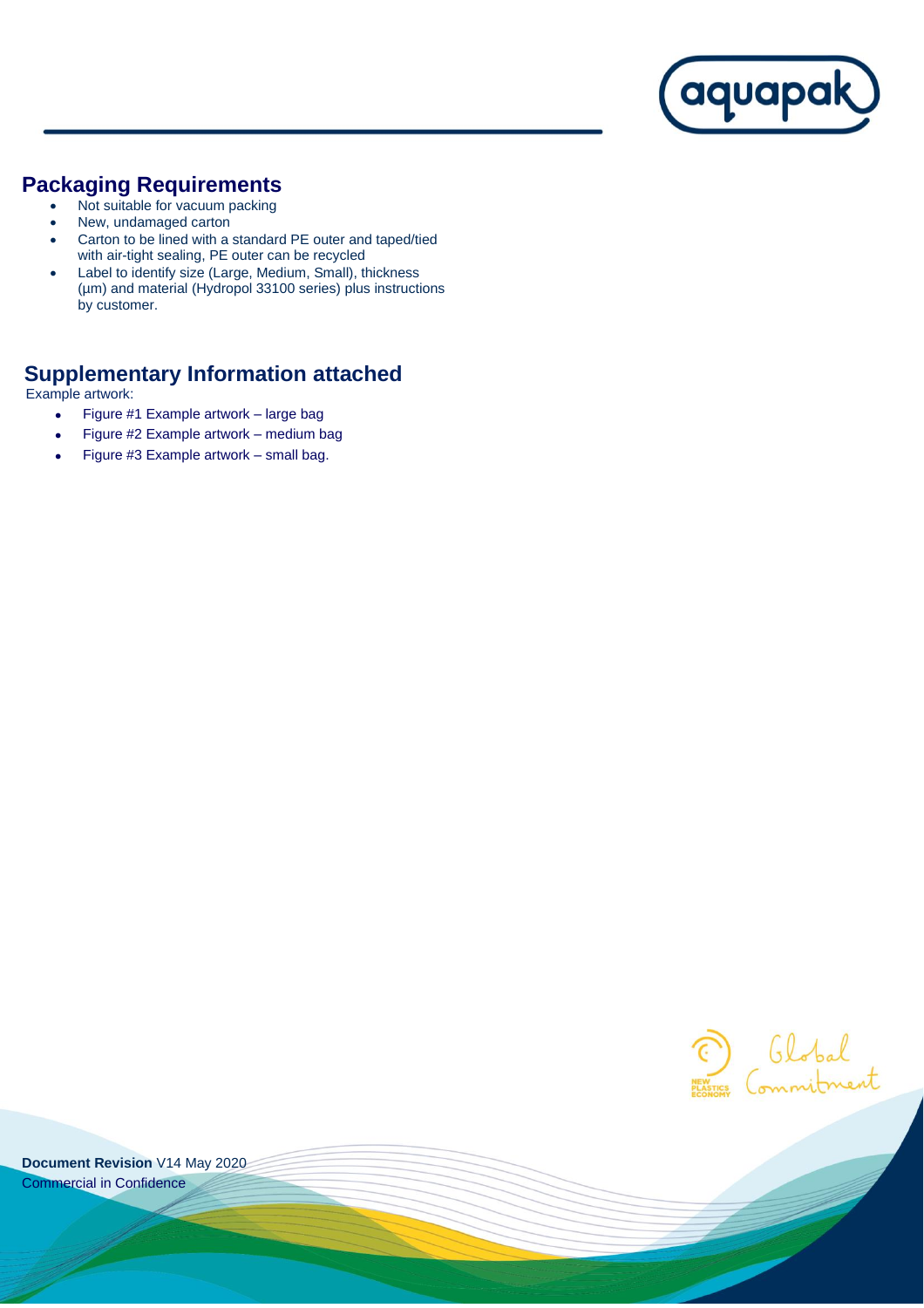

Global

# **Figure #1**



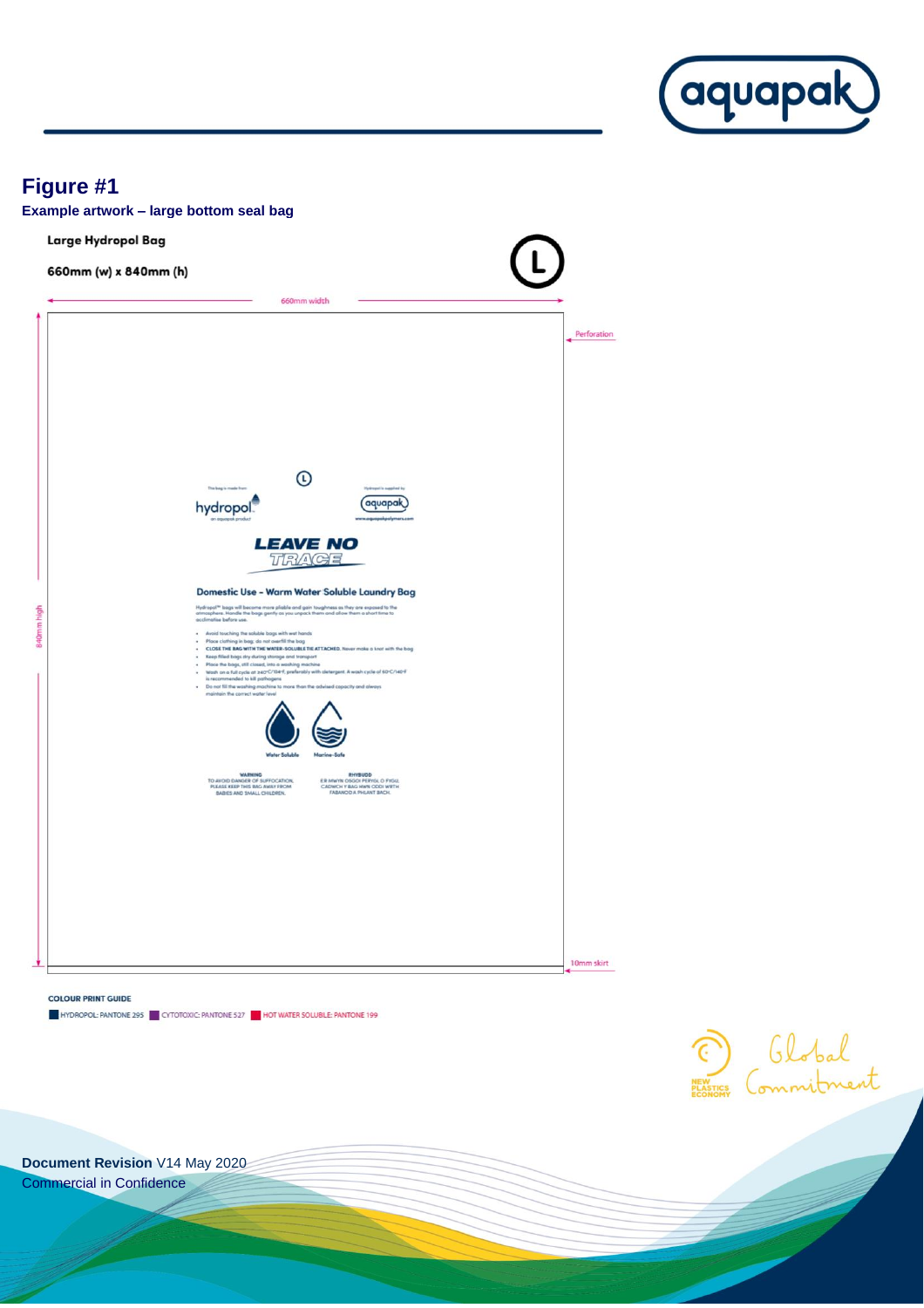

## **Figure #2**

**Example artwork – medium bottom seal bag**

Medium Hydropol Bag 560mm (w) x 710mm (h) 560mm width Perforation  $\circledR$ hydropol *aquapak* **LEAVE NO** TRAGE Domestic Use - Warm Water Soluble Laundry Bag **LOOTHESTIC USE - WATTH WATER SOILIDIE LAURATY I**<br>Hydroga<sup>19</sup> loga will become more plable and gain toughness as they are exposed to the<br>atmosphere. Handle the loga gently as you unpack them and allow them a short time to<br> Avoid touching the soluble bogs with wet hands<br>
Place dotting in bog: do not overfill the bog<br>
CLOBE THE BAG WITH PL WATER-SOUBLE THE ATTACHED. Never make a knot with the bog<br>
CLOBE THE BAG VIO af the dest, into a washing is recommended to kill paths<br>Do not fill the washing mach<br>mointain the correct water le he to more than the advi city and always 10mm skirt **COLOUR PRINT GUIDE** HYDROPOL: PANTONE 295 CYTOTOXIC: PANTONE 527 HOT WATER SOLUBLE: PANTONE 199